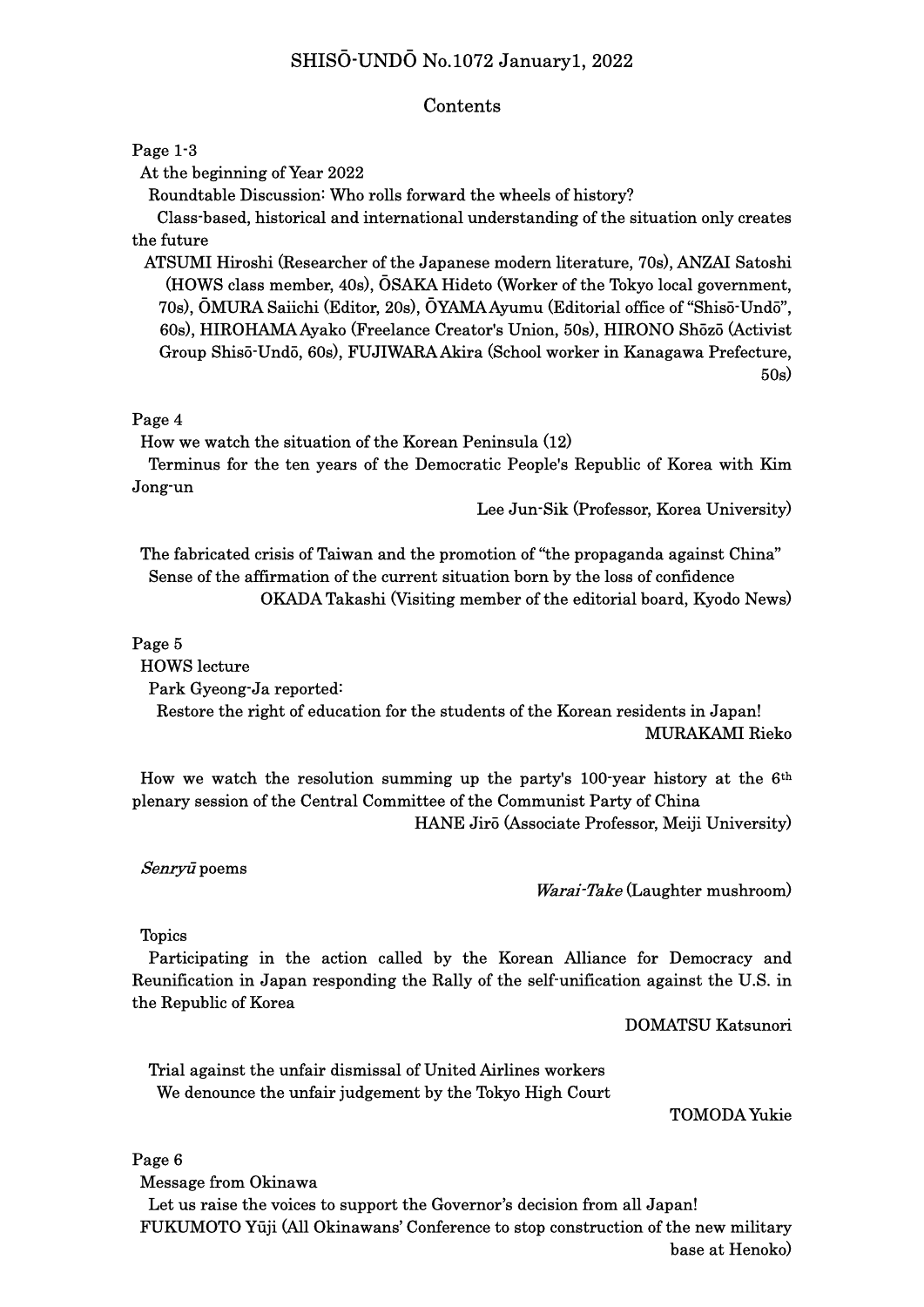Report 2022 from Okinawa (1)

 We support "the disapproval" by the Governor and let us win the Nago mayoral election!

Kim Chi-Myeong (Canoe team and the manager of "the Store of Sea of Dugong")

### Page 7

 Trial about the hate harassment of Fuji Corporation We won the victory at Ōsaka High Court!

## YOKOMICHI Akiko

Report about the Web survey by the Executive Committee of the Labor Movement Research Meeting

 Let us create the joint struggle between the regular and non-regular workers ITŌ Akinobu (General secretary, The Executive Committee of the Labor Movement Research Meeting)

 Headlight column What means the inclusion of "the family"

### Page 8

 Worker's report Meaning to raise the voices by the worker From the petty resistance in a school

# FUJIWARA Akira (School worker)

Voices of the victims of the nuclear power plant accident (33)

If nothing is done, the damages will continue even after 100 years

 Government and Tokyo Electric Power have to accept the responsibility of the damages

KOKUBU Tomio ("So-So (Soma and Futaba) Association" of the victims of Fukushima nuclear power plant accident)

Participating in Rally in Nagano Prefecture of 41st Exchange meeting of the Regional Councils of Labor Unions

Commemorative lecture to question on the meaning of "the Agricultural Emigrants to Manchuria"

NAKAMURA Yoshihiko (Chairperson, Regional Council of Labor Unions at Ichihara)

 Lawyer IBUSUKI Shōichi lectured at the Workers' and Citizens' Rally on December 3 Colonial rule by the Japanese imperialism at the root of the immigration problems Editorial office

### Page 9

HOWS lecture

 Lecture held welcoming Claudia Perez Lopez (Charge d'Affaires of the Republic of Nicaragua)

History and present of the Sandinista People's Revolution

Page 10 HOWS Lectures Guide January

Seeing the film "Quo vadis, Aida?" (2) Is Srebrenica Auschwitz?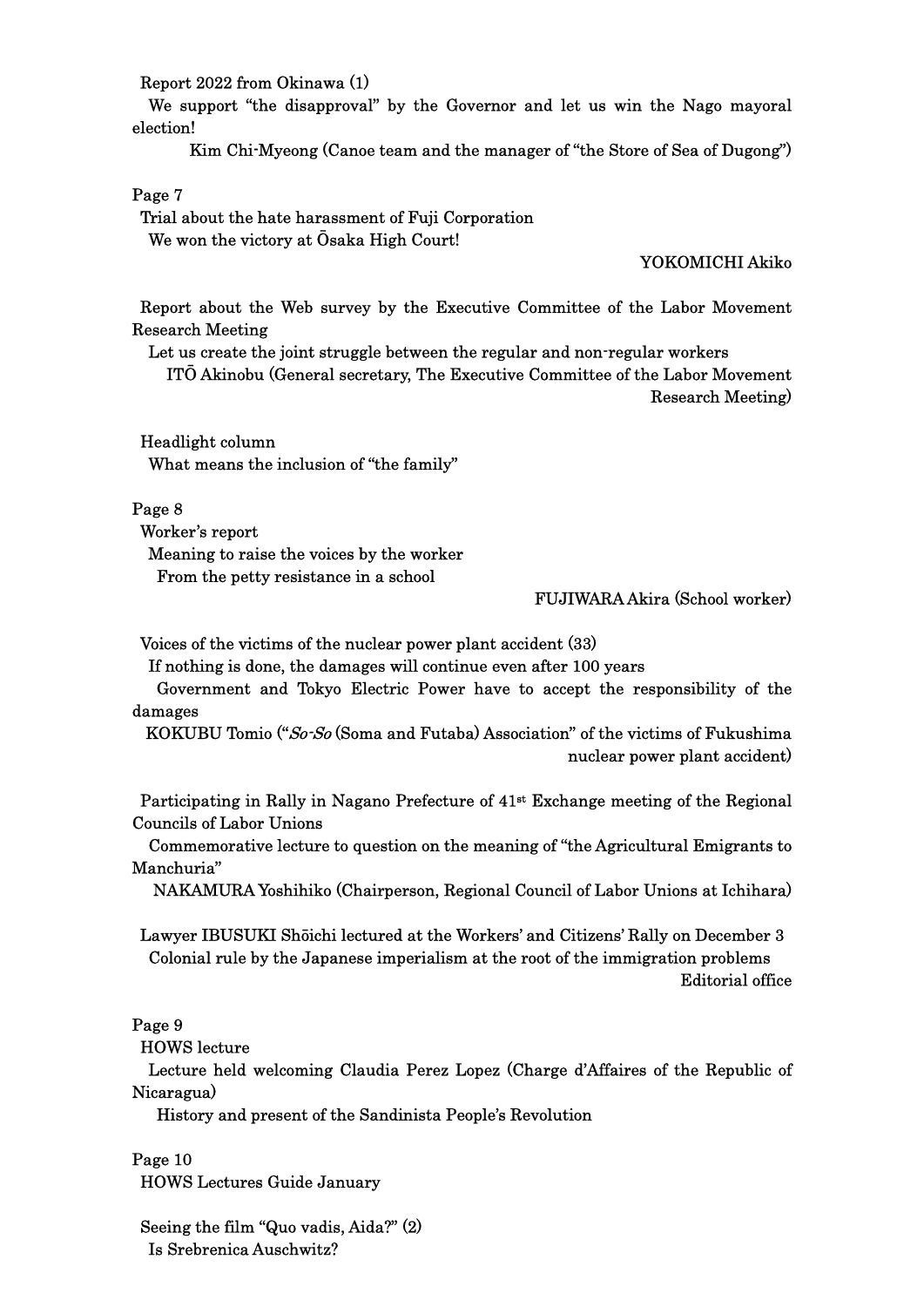# "The Proletarian Internationalism" No. 4 published

Page 11

From the commentary of the screening"The Song of the Rivers" at the Kansai Rally Short history of making the films by Joris Ivens

 Poem The Song of the Rivers

Berthold Brecht

Page 12 From the readers postcards MIYAGAWA Toshiichi reported at the Joint Review Discussion on "Shisō Undō" ISHIKAWA Hiroshi (Tokyo resident)

Reading the poem written by Jiraiya

CHIWATA Kuu (Tokyo resident)

Piercing Reproach column The Constitution and the Emperor System Japan after Defeat in War and now

 OGUMA Hideo revived Through the diverse attempts on the 120th anniversary of his birth

SAGAWA Aki (Poet)

Movement activities guide

From the editorial office

Supplement page 1-2 HOWS lecture Labor movements under the Corona Disaster (1) It is workers who change the society! SUDA Mitsuteru (General Secretary, National Union of General Workers Tokyo Tobu)

Supplement page 3-4

 39th National Rally of the Movement to Support the self-determination and self-unification of Korea at Chiba

Report of the Chiba Rally

 Let us realize the self-determination and self-unification of the Korean Peninsula! ANZAI Satoshi

Keynote report of the 39th National Rally of the Movement to Support the self-determination and self-unification of Korea at Chiba

Clear the past and stop the bashing to the Korean residents in Japan

KITAGAWA Hirokazu (Deputy General Secretary, Japanese Committee to support the self-determination and self-unification of Korea)

Appeal of the Chiba Rally

 We oppose the hostility policy to Democratic People's Republic of Korea by both governments of Biden and Kishida

Participants of the 39th National Rally at Chiba of the Movement to Support the